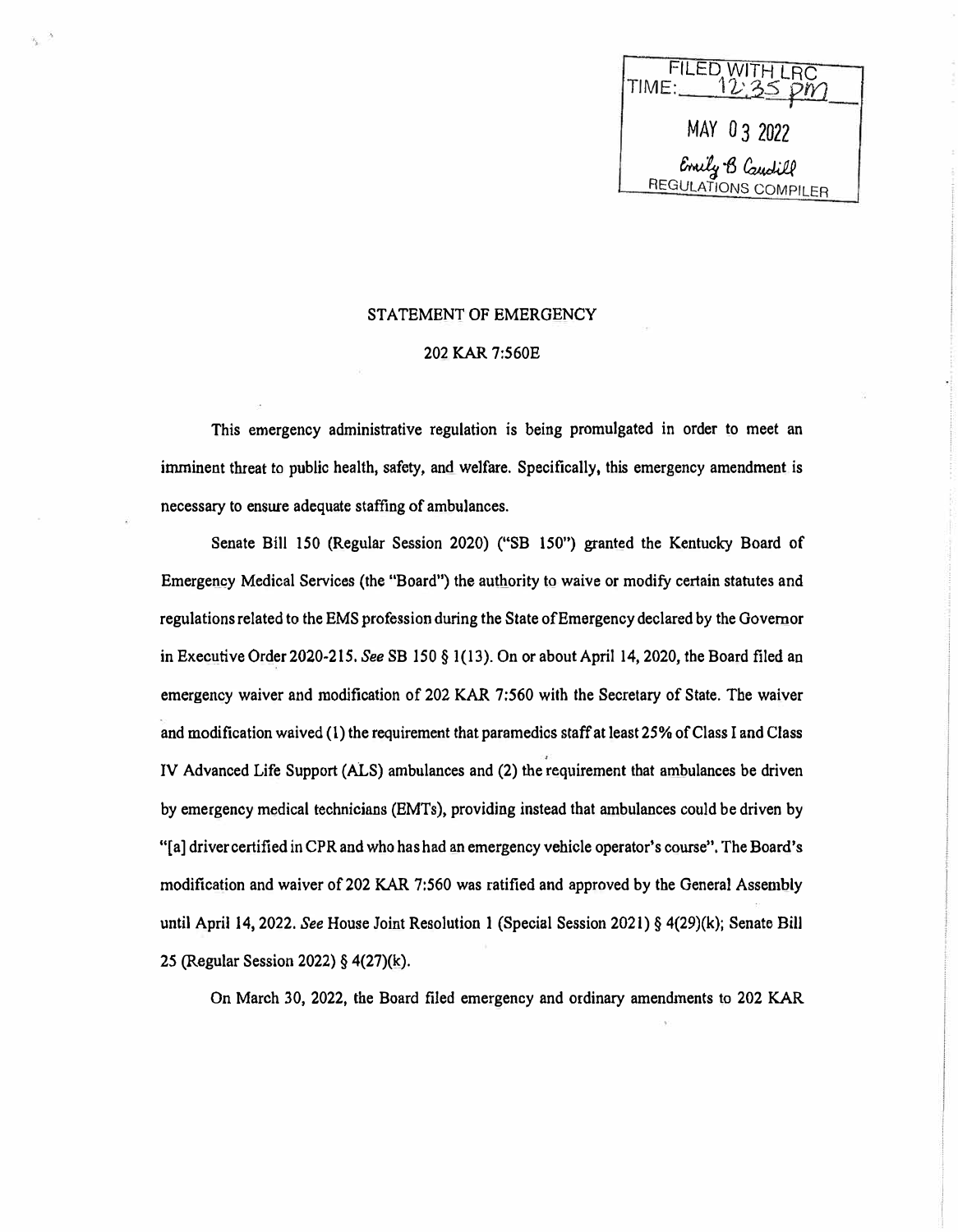7:560 to allow emergency medical responders (EMRs) to drive ambulances instead of EMTs.<sup>1</sup> The amendments also waived the requirement that paramedics staff at least 25% of Class I and Class IV ALS ambulances. Under the March 30, 2022 amendments and these amendments, Class I ALS agencies must instead have a paramedic on-duty at all times and all Class IV ALS ambulances must be staffed with either an Advanced EMT or a paramedic. Modifications to the paramedic staffing requirements are necessary because, due to staffing shortages, it is difficult for some agencies - particularly smaller ones - to ensure that they have enough paramedics on-duty to staff 25% of their ambulances.

At a duly called meeting of the Board on April 14, 2022, Judge/Executive Houston Wells, on behalf of the Kentucky County Judge/Executive Association, requested that the Board extend the provision in the Board's modification and waiver of 202 KAR 7:560 that allowed individuals who are certified in CPR and have completed an emergency vehicle operator's course to drive ambulances. This request was approved by the Board. At a duly called special meeting of the Board on April 21, 2022, the Board approved this emergency amendment and its companion ordinary amendment. This emergency amendment differs from the emergency amendment filed on March 30, 2022, in that it allows individuals who are certified in CPR and have completed an emergency vehicle operator's course to drive ambulances until September 1, 2022, after which ambulance drivers must be certified EMRs (as required under the March 30, 2022 emergency amendment). The modifications to the paramedic minimum staffing requirements for Class I and Class IV ALS agencies remain unchanged from the March 30, 2022 amendments.

Emergency medical services across the Commonwealth continue to experience staffing

<sup>&</sup>lt;sup>1</sup> See Section 1, subsections (1)(a), (2)(a), (3)(a), (4)(a), (5)(a), (6)(a)(1), (7)(a)(1), and (8)(a). Section 1(17) is also stricken because under the March 30, 2022 amendments and these amendments, EMRs may be assigned to drive ambulances instead of EMTs and, therefore, Section 1(17) is no longer necessary.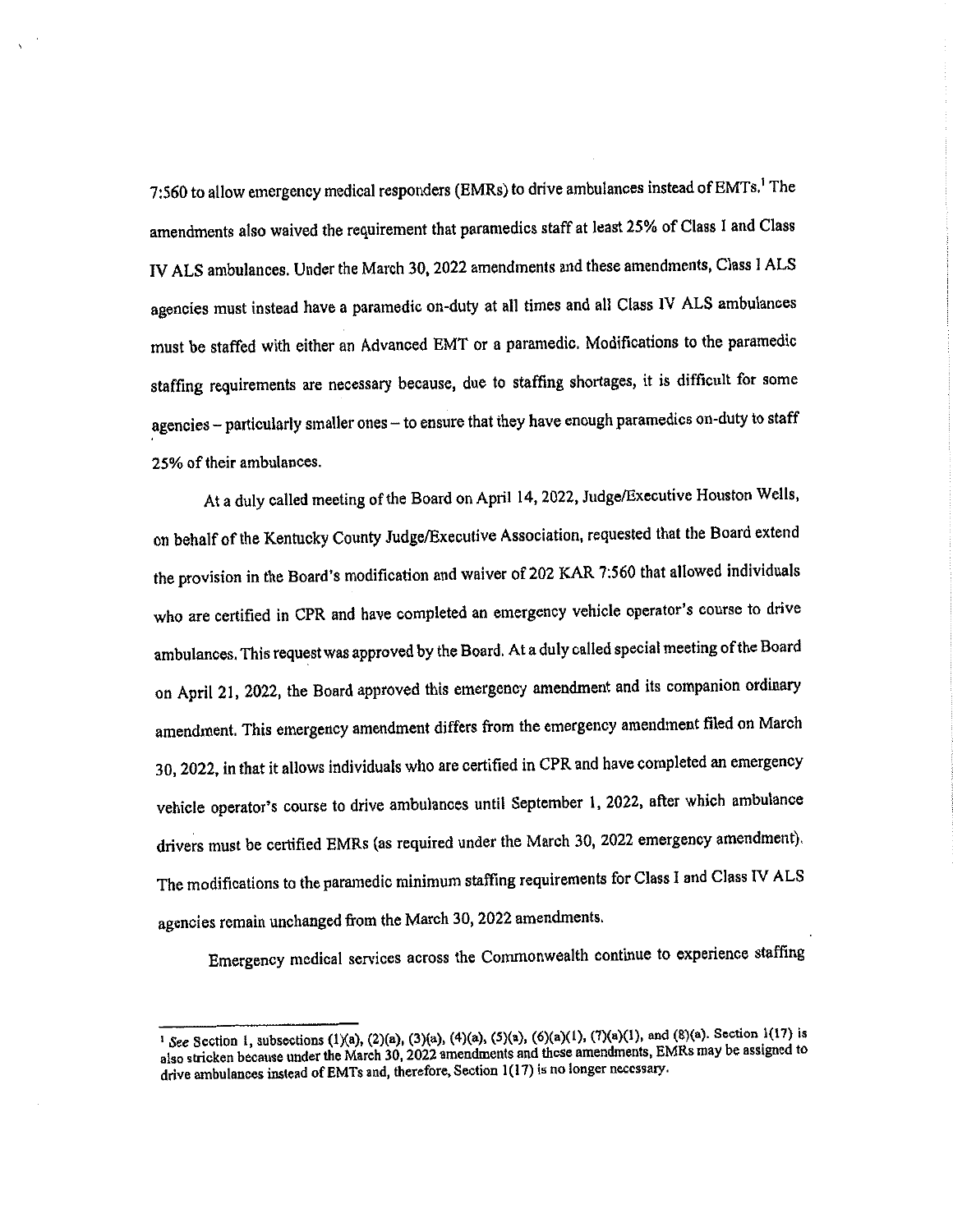shortages. Therefore, a temporary extension of ambulances services' ability to assign drivers who are CPR-certified and have completed an emergency vehicle operator's course is critical to ensuring that agencies can adequately staff ambulances. This extension is intended to allow time for additional personnel to become certified EMRs by September I, 2022. Additionally, the removal of the requirement that paramedics staff at least 25% of Class I and Class N ALS ambulances is necessary to ensure that such agencies can satisfy the minimum ambulance staffing requirements and utilize all available ambulances. However, Class I ALS agencies are required to have at least one (1) paramedic on-duty at all times and all Class N ALS ambulances must be staffed with either an Advanced EMT or a paramedic.

An ordinary administrative regulation is not sufficient to address current EMS staffing shortages, which pose an imminent threat to public health, safety, and welfare. This emergency amendment is necessary to modify the minimum staffing requirements for ambulances to ensure that agencies can utilize their available ambulances. This emergency administrative regulation will be replaced by an ordinary administrative regulation. The ordinary administrative regulation is not identical to this emergency administrative regulation. EMS staffing shortages are expected to continue and, therefore, under the ordinary administrative regulation, agencies will continue to be permitted to assign EMRs as ambulance drivers and Class I and Class IV ALS agencies will not be required to staff at least 25% of their ambulances with paramedics.

Chair Philin Dietz Kentucky Board of Emergency Medical Services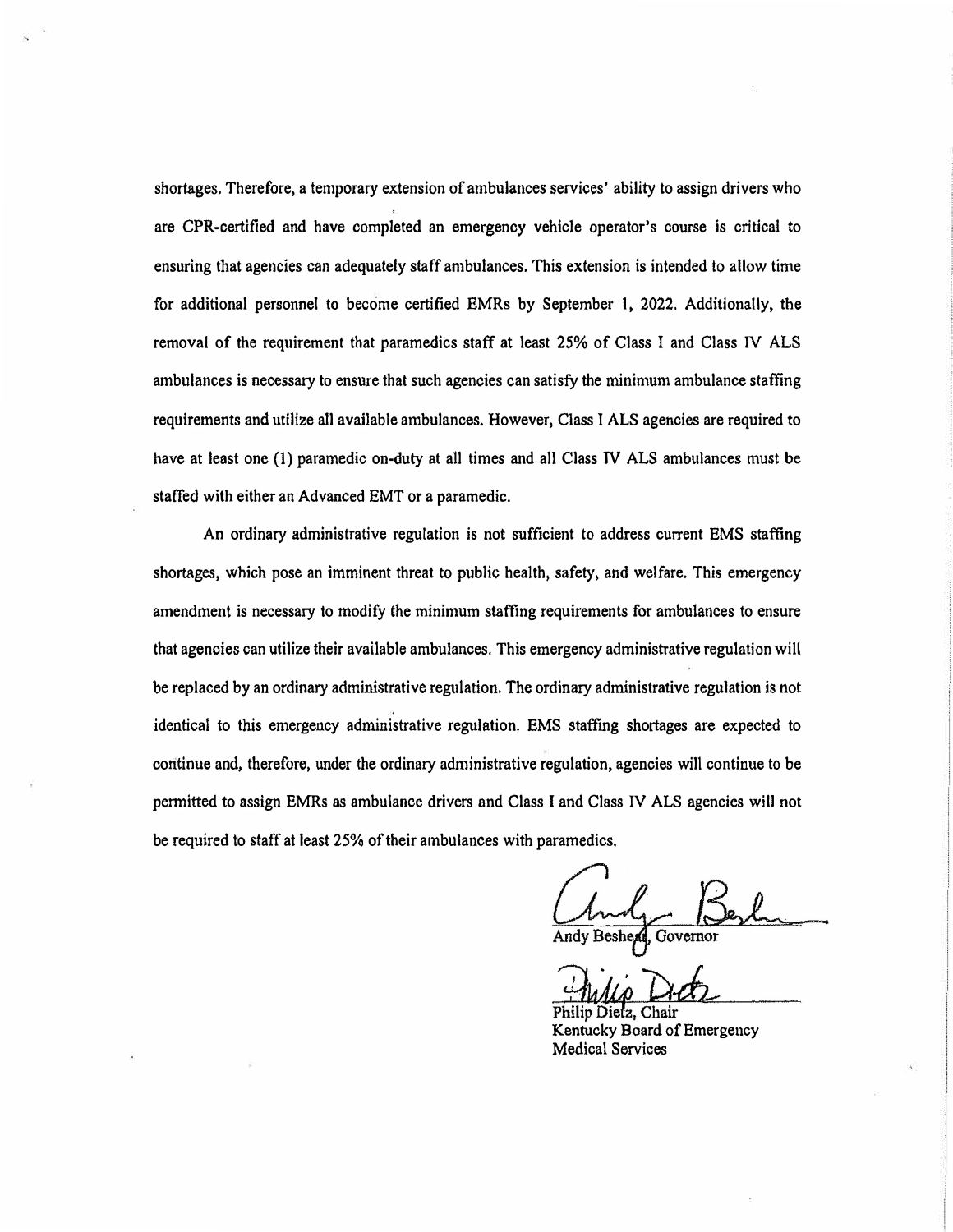#### KENTUCKY COMMUNITY AND TECHNICAL COLLEGE SYSTEM  $\mathbf{I}$

Kentucky Board of Emergency Medical Services  $\overline{2}$ 

(Emergency Amendment)  $\overline{\mathbf{3}}$ 

202 KAR 7:560E. Ground vehicle staff.  $\overline{\mathbf{4}}$ 

RELATES TO: KRS 189.910-189.950, 311A.030, 311A.190  $\overline{\mathbf{S}}$ 

STATUTORY AUTHORITY; KRS 311A.020, 311A.025, 311A.030, 311A.190  $6\phantom{1}$ 

NECESSITY, FUNCTION, AND CONFORMITY: KRS 311A.020 requires the Board of  $\overline{7}$ Emergency Medical Services to exercise all administrative functions in the regulation of the 8 emergency medical services system and the licensing of ambulance services and medical first 9 response agencies, except those regulated by the Board of Emergency Medical Services or the  $10<sub>1</sub>$ Cabinet for Health and Family Services. KRS 311A.030 requires the board to promulgate  $11$ administrative regulations for the licensing, inspection, and regulation of ambulance providers and  $12$ medical first response agencies. This administrative regulation establishes the minimum staffing 13 requirements for ground vehicles.  $14$ 

Section 1. Staffing Requirements. (1) Each Class I agency BLS ambulance shall at  $15$ minimum, be staffed by:  $16$ 

- (a) Until September 1, 2022, a driver certified in CPR who has had an emergency vehicle 17
- operator's course. On and after September 1, 2022, a [A] driver certified as an emergency medical 18
- responder (EMR) [technician (EMT)]; and 19
- (b) An attendant certified as an emergency medical technician (EMT). 20

 $\mathbf{1}$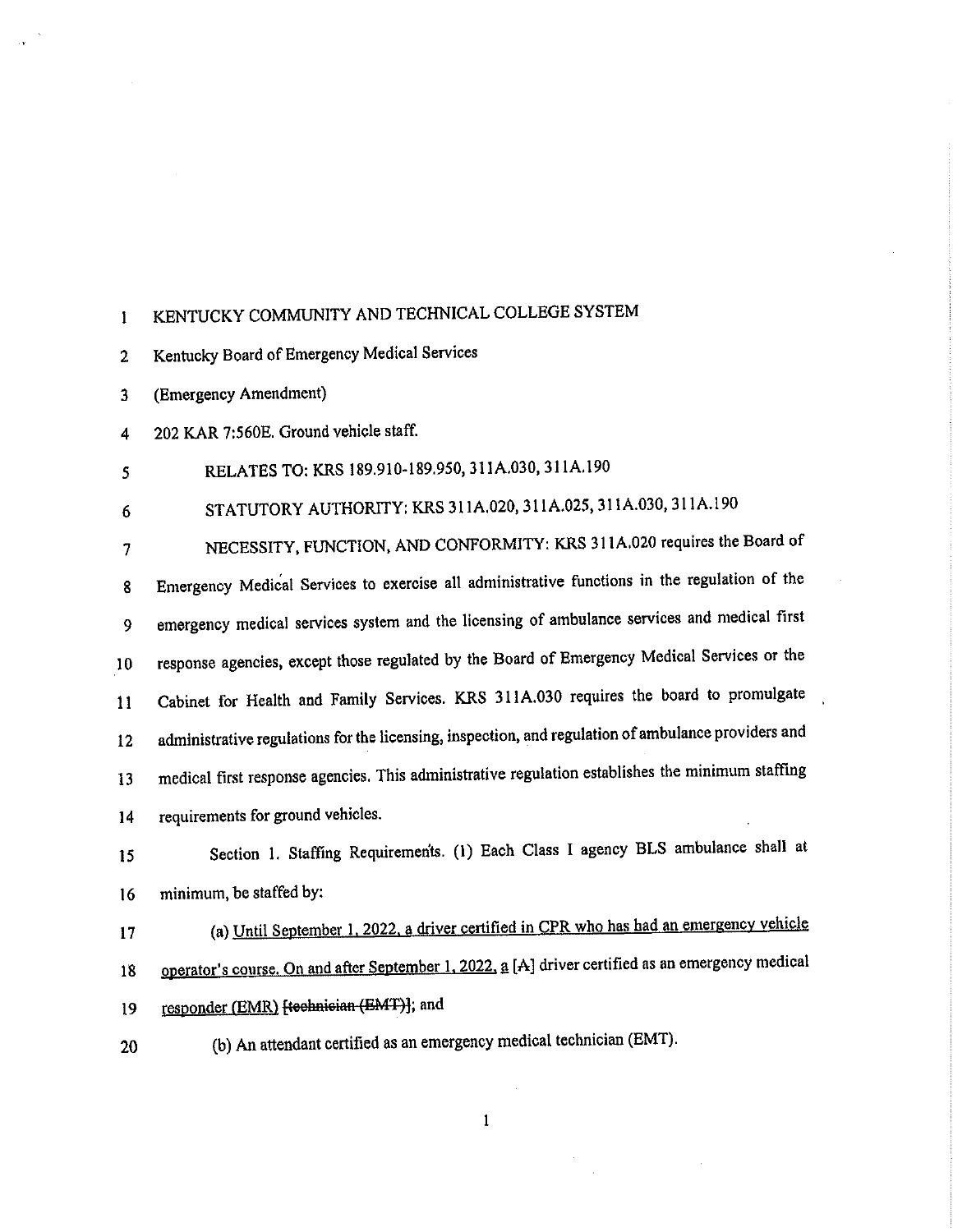| 1       | (2) Each Class I agency ALS ambulance shall at minimum be staffed by:                                |
|---------|------------------------------------------------------------------------------------------------------|
| 2       | (a) Until September 1, 2022, a driver certified in CPR who has had an emergency vehicle              |
| 3       | operator's course. On and after September 1, 2022, a [A] driver certified as an emergency medical    |
| 4       | responder (EMR) [technician (EMT)]; and                                                              |
| 5       | (b) An attendant certified as an Advanced EMT or licensed as a paramedic.                            |
| 6       | 1. Each Class I ALS agency providing primary 911 emergency ambulance service shall                   |
| 7       | ensure that there is a [an on-duty] paramedic on-duty at all times [shall staff at least twenty-five |
| 8       | (25) percent of the agency's staffed ambulances at any time during a twenty-four (24) hour period].  |
| 9       | 2. To ensure compliance, each agency shall maintain its work schedules from the previous             |
| 10      | twelve (12) months until reviewed by board staff during its annual inspection.                       |
| 11      | (3) Each Class I agency operating an ALS ambulance providing a BLS level of care shall               |
| $12 \,$ | at minimum be staffed by:                                                                            |
| 13      | (a) Until September 1, 2022, a driver certified in CPR who has had an emergency vehicle              |
| 14      | operator's course. On and after September 1, 2022, a [A] driver certified as an emergency medical    |
| 15      | responder (EMR) [teehnieian (EMT)]; and                                                              |
| 16      | (b) An attendant certified as an emergency medical technician (EMT).                                 |
| 17      | (4) Each Class II agency shall at minimum be staffed by:                                             |
| 18      | (a) Until September 1, 2022, a driver certified in CPR who has had an emergency vehicle              |
| 19      | operator's course. On and after September 1, 2022, a [A] driver certified as an emergency medical    |
| 20      | responder (EMR) [teehnieian (EMT)]; and                                                              |
| 21      | (b) An attendant certified as an emergency medical technician (EMT).                                 |
| 22      | (5) A Class III Adult Critical Care ambulance agency shall at minimum be staffed by:                 |
| 23      | (a) Until September 1, 2022, a driver certified in CPR who has had an emergency vehicle              |

 $\mathcal{L}^{\text{max}}_{\text{max}}$  and  $\mathcal{L}^{\text{max}}_{\text{max}}$ 

 $\frac{1}{\tilde{D}}$  ,

 $\overline{2}$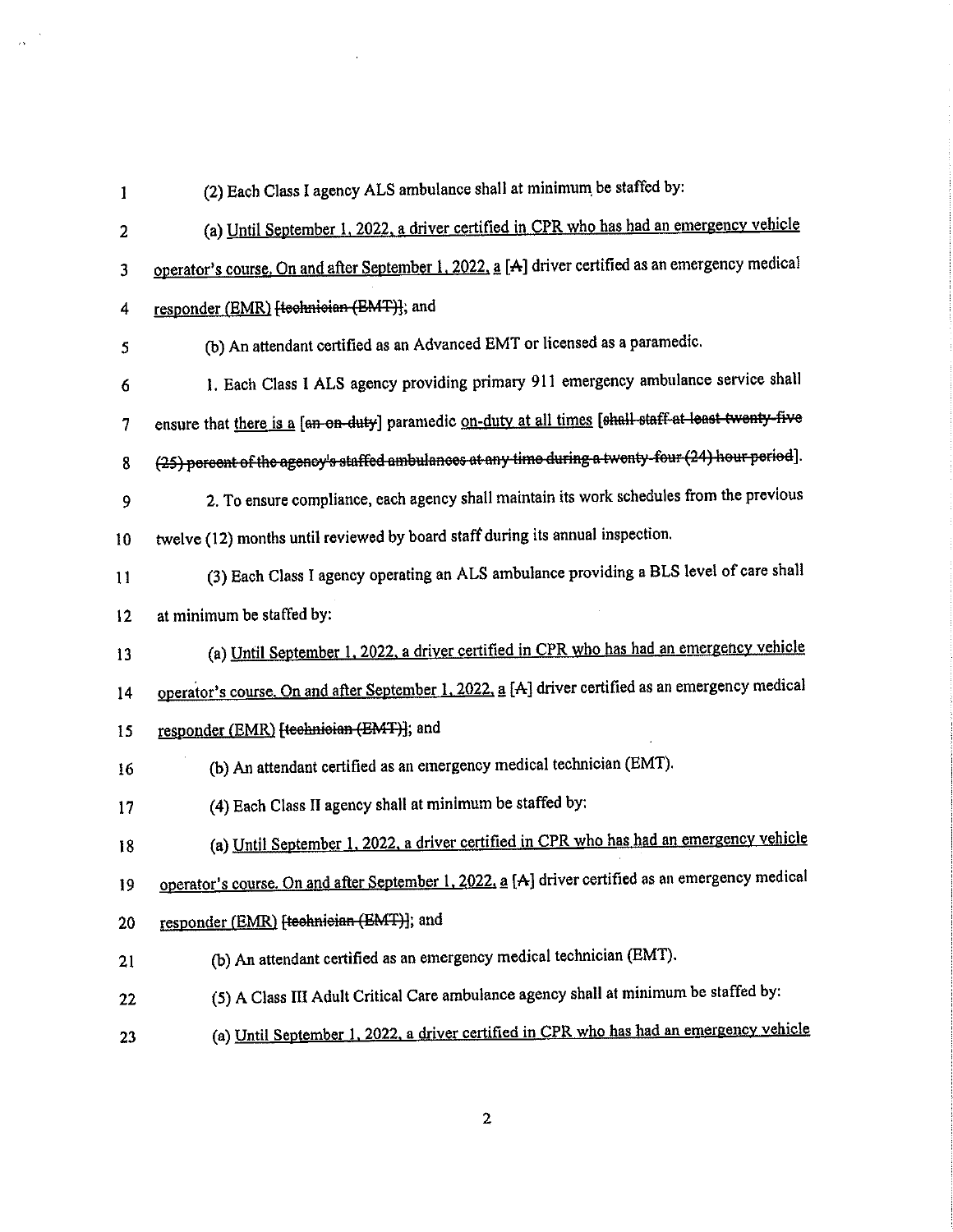| 1            | operator's course. On and after September 1, 2022, a [A] driver certified as an emergency medical |
|--------------|---------------------------------------------------------------------------------------------------|
| $\mathbf{2}$ | responder (EMR) [technician (EMT)];                                                               |
| 3            | (b) An attendant licensed as a paramedic; and                                                     |
| 4            | $(c)$ One $(1)$ licensed:                                                                         |
| 5            | 1. Registered nurse;                                                                              |
| 6            | 2. Advanced practice registered nurse;                                                            |
| $7 \cdot$    | 3. Respiratory therapist;                                                                         |
| 8            | 4. Physician assistant;                                                                           |
| 9            | 5. Physician; or                                                                                  |
| 10           | 6. Additional paramedic.                                                                          |
| 11           | (6) (a) Each Class III Pediatric Specialty Care Ambulance Agency shall at minimum be              |
| 12           | staffed by:                                                                                       |
| 13           | 1. Until September 1, 2022, a driver certified in CPR who has had an emergency vehicle            |
| 14           | operator's course. On and after September 1, 2022, a [A] driver certified as an emergency medical |
| 15           | responder (EMR) [technician (EMT)];                                                               |
| 16           | 2. A primary attendant licensed as a registered nurse; and                                        |
| 17           | 3. One (1) additional attendant licensed as a:                                                    |
| 18           | a. Registered nurse;                                                                              |
| 19           | b. Advanced practice registered nurse;                                                            |
| 20           | c. Respiratory therapist;                                                                         |
| 21           | d. Physician assistant;                                                                           |
| 22           | e. Physician; or                                                                                  |
| 23           | f. Paramedic.                                                                                     |

 $\label{eq:2.1} \frac{1}{\sqrt{2}}\int_{\mathbb{R}^3}\frac{1}{\sqrt{2}}\left(\frac{1}{\sqrt{2}}\right)^2\left(\frac{1}{\sqrt{2}}\right)^2\left(\frac{1}{\sqrt{2}}\right)^2\left(\frac{1}{\sqrt{2}}\right)^2\left(\frac{1}{\sqrt{2}}\right)^2.$ 

 $\bar{\epsilon}$ 

 $\sim 10^{-1}$ 

 $\frac{1}{\sqrt{2}}\sum_{i=1}^{N} \frac{1}{i} \sum_{j=1}^{N} \frac{1}{j} \sum_{j=1}^{N} \frac{1}{j} \sum_{j=1}^{N} \frac{1}{j} \sum_{j=1}^{N} \frac{1}{j} \sum_{j=1}^{N} \frac{1}{j} \sum_{j=1}^{N} \frac{1}{j} \sum_{j=1}^{N} \frac{1}{j} \sum_{j=1}^{N} \frac{1}{j} \sum_{j=1}^{N} \frac{1}{j} \sum_{j=1}^{N} \frac{1}{j} \sum_{j=1}^{N} \frac{1}{j} \sum_{j=1$ 

 $\sim 10^7$ 

 $\mathbf{3}$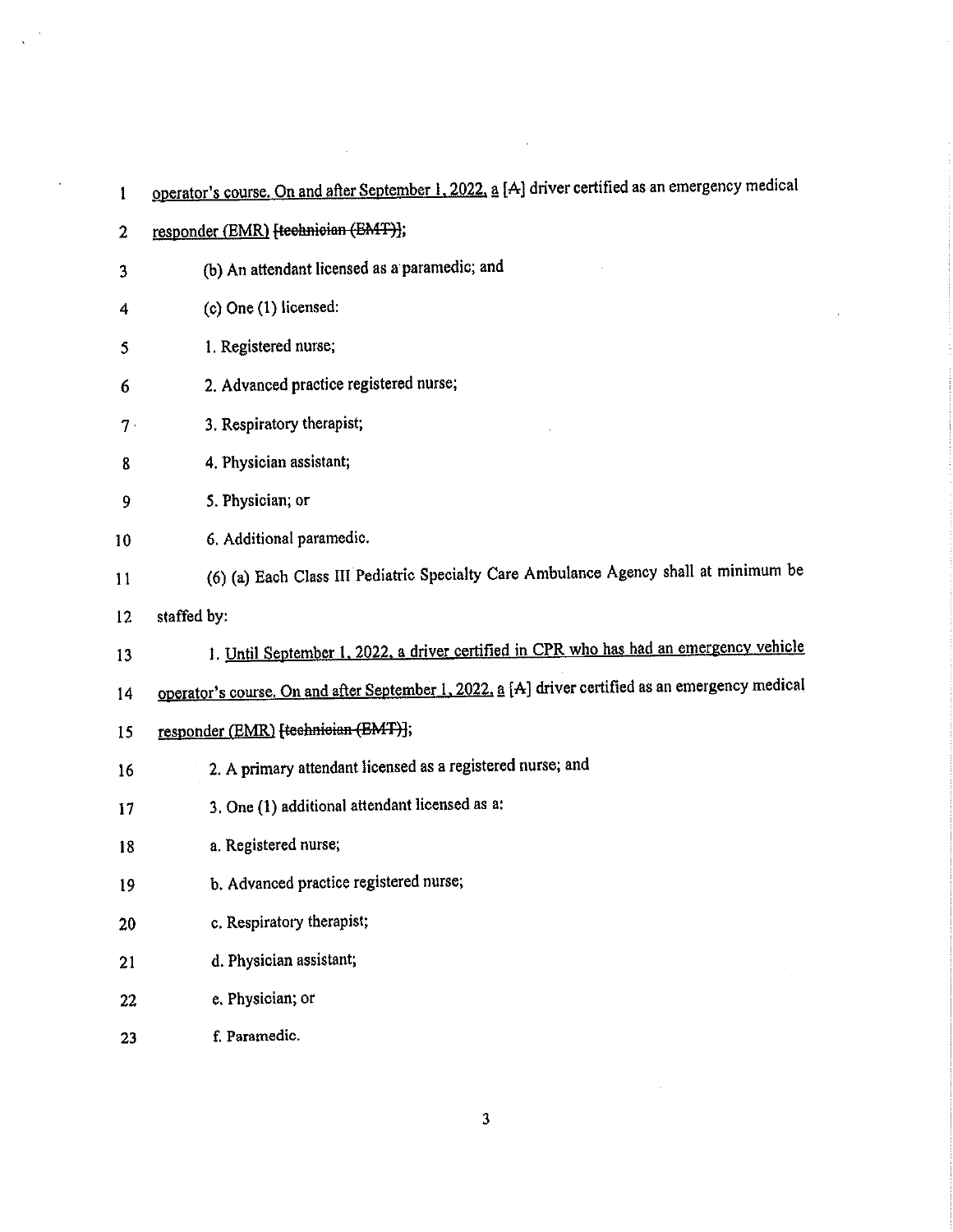| 1  | (b) Any attendant hired after January 1, 2020 shall acquire and maintain within one (1)               |
|----|-------------------------------------------------------------------------------------------------------|
| 2  | year of hire, a specialty certification in Pediatric Critical Care or Neonatal Critical Care acquired |
| 3  | through successful completion of a validated examination administered by an independent entity        |
| 4  | not associated with a specific course or program of education.                                        |
| 5  | (7) (a) Each Class III Neonatal Specialty Care Ambulance Agency shall at minimum be                   |
| 6  | staffed by:                                                                                           |
| 7  | 1. Until September 1, 2022, a driver certified in CPR who has had an emergency vehicle                |
| 8  | operator's course. On and after September 1, 2022, a [A] driver certified as an emergency medical     |
| 9  | responder (EMR) [technician (EMT)];                                                                   |
| 10 | 2. A primary attendant licensed as a registered nurse; and                                            |
| 11 | 3. One (1) additional attendant licensed as:                                                          |
| 12 | a. An advanced practice registered nurse;                                                             |
| 13 | b. A respiratory therapist;                                                                           |
| 14 | c. A physician assistant;                                                                             |
| 15 | d. A physician;                                                                                       |
| 16 | e. A registered nurse; or                                                                             |
| 17 | f. Paramedic.                                                                                         |
| 18 | (b) Any attendant hired after January 1, 2020 shall acquire and maintain within one (1)               |
| 19 | year of hire, a specialty certification in Pediatric Critical Care or Neonatal Critical Care acquired |
| 20 | through successful completion of a validated examination administered by an independent entity        |
| 21 | not associated with a specific course or program of education.                                        |
| 22 | (8) Each Class IV agency operating a BLS ambulance shall at minimum be staffed by:                    |
| 23 | (a) Until September 1, 2022, a driver certified in CPR who has had an emergency vehicle               |

 $\label{eq:2} \frac{1}{\sqrt{2\pi}}\frac{1}{\sqrt{2\pi}}\frac{1}{\sqrt{2\pi}}\frac{1}{\sqrt{2\pi}}\frac{1}{\sqrt{2\pi}}\frac{1}{\sqrt{2\pi}}\frac{1}{\sqrt{2\pi}}\frac{1}{\sqrt{2\pi}}\frac{1}{\sqrt{2\pi}}\frac{1}{\sqrt{2\pi}}\frac{1}{\sqrt{2\pi}}\frac{1}{\sqrt{2\pi}}\frac{1}{\sqrt{2\pi}}\frac{1}{\sqrt{2\pi}}\frac{1}{\sqrt{2\pi}}\frac{1}{\sqrt{2\pi}}\frac{1}{\sqrt{2\pi}}\frac{1}{\sqrt{2$ 

 $\label{eq:2.1} \frac{1}{\sqrt{2}}\left(\frac{1}{\sqrt{2}}\right)^{2} \left(\frac{1}{\sqrt{2}}\right)^{2} \left(\frac{1}{\sqrt{2}}\right)^{2} \left(\frac{1}{\sqrt{2}}\right)^{2} \left(\frac{1}{\sqrt{2}}\right)^{2} \left(\frac{1}{\sqrt{2}}\right)^{2} \left(\frac{1}{\sqrt{2}}\right)^{2} \left(\frac{1}{\sqrt{2}}\right)^{2} \left(\frac{1}{\sqrt{2}}\right)^{2} \left(\frac{1}{\sqrt{2}}\right)^{2} \left(\frac{1}{\sqrt{2}}\right)^{2} \left(\$ 

 $\overline{4}$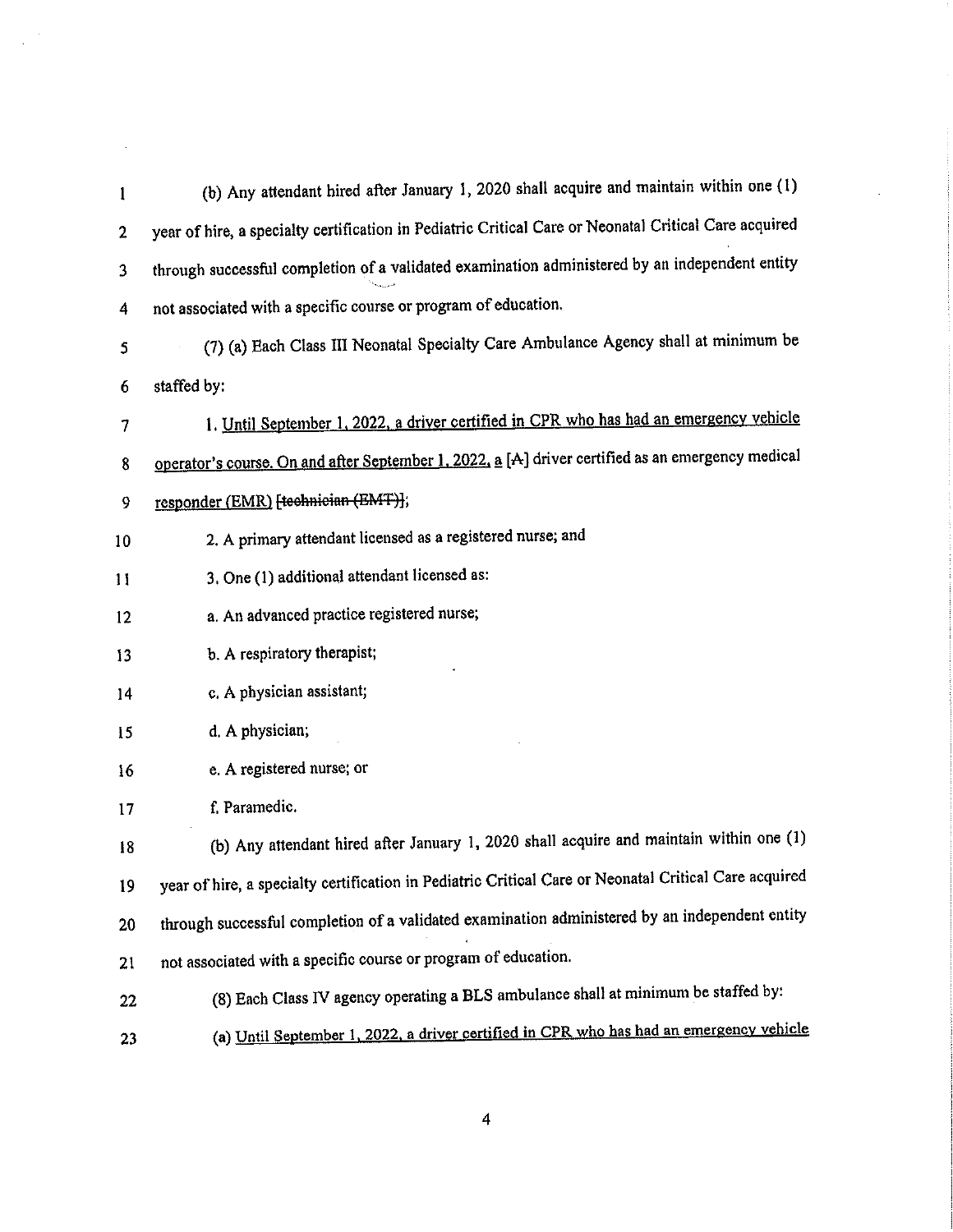| 1  | operator's course. On and after September 1, 2022, a [A] driver certified as an emergency medical    |
|----|------------------------------------------------------------------------------------------------------|
| 2  | responder (EMR) [technician (EMT)]; and                                                              |
| 3  | (b) An attendant certified as an emergency medical technician (EMT).                                 |
| 4  | (9) Each Class IV service operating an ALS ambulance shall at minimum be staffed by:                 |
| 5  | (a) A driver certified as an emergency medical technician (EMT); and                                 |
| 6  | (b) An attendant certified as an Advanced EMT or licensed as a paramedic.                            |
| 7  | 1. [Each Class-IV ALS agency that provides emergency and nonemergency transportation                 |
| 8  | for restricted locations, such as industrial sites or other sites, shall ensure an on duty paramedic |
| 9  | staffs at least twenty five (25) percent of the agency's staffed ambulances at any time during a     |
| 10 | twenty-four (24) hour period.                                                                        |
| 11 | 2.] To ensure compliance, each agency shall maintain its work schedules from the previous            |
| 12 | twelve (12) months until reviewed by board staff during its annual inspection.                       |
| 13 | (10) Each Class VI BLS medical first response agency shall at minimum be staffed by a                |
| 14 | certified:                                                                                           |
| 15 | (a) Emergency medical responder (EMR); or                                                            |
| 16 | (b) Emergency medical technician (EMT).                                                              |
| 17 | (11) Each Class VI ALS medical first response agency shall at minimum be minimally                   |
| 18 | staffed by:                                                                                          |
| 19 | (a) A certified Advanced EMT; or                                                                     |
| 20 | (b) A licensed paramedic.                                                                            |
| 21 | (12) Each Class VIII BLS agency shall be minimally staffed by a certified:                           |
| 22 | (a) Emergency medical responder (EMR); or                                                            |
| 23 | (b) Emergency medical technician (EMT).                                                              |

 $\overline{\mathbf{5}}$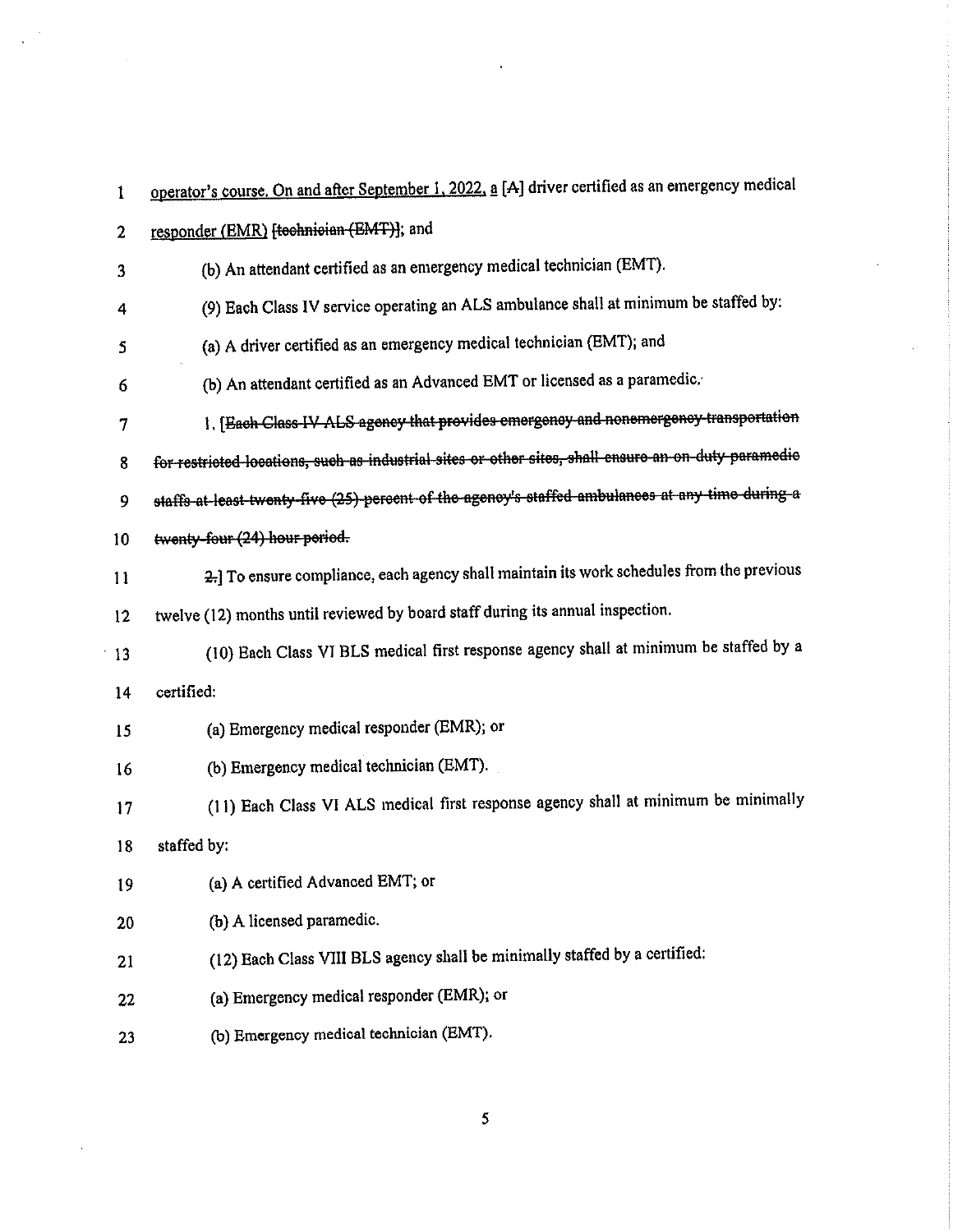| 1                | (13) Each Class VIII ALS agency shall be minimally staffed by:                                 |
|------------------|------------------------------------------------------------------------------------------------|
| 2                | (a) A certified Advanced EMT; or                                                               |
| 3                | (b) A licensed paramedic.                                                                      |
| 4                | (14) Each Class I ALS, Class III ACC, Class IV ALS, and Class VI ALS agency shall have         |
| 5                | a licensed paramedic on duty at all times.                                                     |
| $\boldsymbol{6}$ | (15) At all times, the attendant shall monitor the patient and remain with the patient in the  |
| 7                | patient compartment.                                                                           |
| ${\bf 8}$        | (16) This administrative regulation shall not prevent an agency from utilizing staff other     |
| 9                | than those required by this administrative regulation in:                                      |
| 10               | (a) Disasters;                                                                                 |
| $\mathbf{11}$    | (b) Mass casualty incidents; or                                                                |
| 12               | (c) Extraordinary scene conditions that would impair the safety of the patient or personnel    |
| 13               | operating at the scene.                                                                        |
| 14               | [(17) A certified emergency medical responder who was employed by a Class I, II, or III        |
| 15               | agency as a driver prior to January 1, 2018 may continue in that role if the emergency medical |
| 16               | responder's employment relationship with the Class I, II, or III agency does not lapse.]       |
| 17               | (17) [(18)] Alternative staff shall not operate a licensed vehicle unless the:                 |
| 18               | (a) Agency administrator so directs; and                                                       |
| 19               | (b) Vehicle is out of service and not subject to an emergency response.                        |
| 20               | Section 2. Motor Vehicle Operator Requirements. (1) Each person operating a vehicle            |
| 21               | shall:                                                                                         |
| 22               | (a) Be at least eighteen (18) years of age;                                                    |
| 23               | (b) Hold a valid driver's license in any state or territory of the United States; and          |
|                  |                                                                                                |

 $\label{eq:2.1} \frac{1}{\sqrt{2}}\left(\frac{1}{\sqrt{2}}\right)^{2} \left(\frac{1}{\sqrt{2}}\right)^{2} \left(\frac{1}{\sqrt{2}}\right)^{2} \left(\frac{1}{\sqrt{2}}\right)^{2} \left(\frac{1}{\sqrt{2}}\right)^{2} \left(\frac{1}{\sqrt{2}}\right)^{2} \left(\frac{1}{\sqrt{2}}\right)^{2} \left(\frac{1}{\sqrt{2}}\right)^{2} \left(\frac{1}{\sqrt{2}}\right)^{2} \left(\frac{1}{\sqrt{2}}\right)^{2} \left(\frac{1}{\sqrt{2}}\right)^{2} \left(\$ 

 $\frac{1}{\sqrt{2\pi}}\frac{1}{\sqrt{2\pi}}\frac{1}{\sqrt{2\pi}}\frac{1}{\sqrt{2\pi}}\frac{1}{\sqrt{2\pi}}\frac{1}{\sqrt{2\pi}}\frac{1}{\sqrt{2\pi}}\frac{1}{\sqrt{2\pi}}\frac{1}{\sqrt{2\pi}}\frac{1}{\sqrt{2\pi}}\frac{1}{\sqrt{2\pi}}\frac{1}{\sqrt{2\pi}}\frac{1}{\sqrt{2\pi}}\frac{1}{\sqrt{2\pi}}\frac{1}{\sqrt{2\pi}}\frac{1}{\sqrt{2\pi}}\frac{1}{\sqrt{2\pi}}\frac{1}{\sqrt{2\pi}}\frac{1$ 

 $\overline{6}$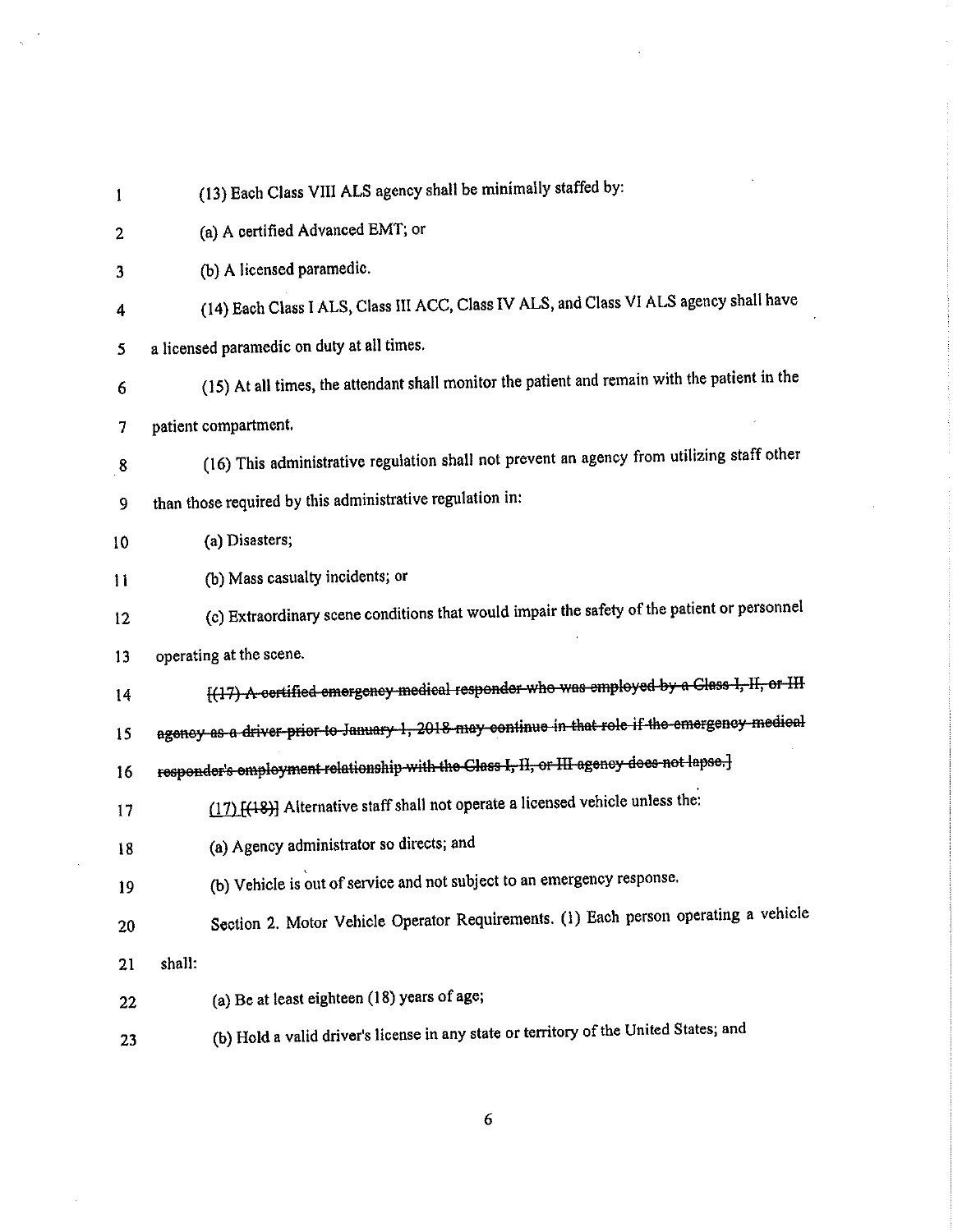- (c) Complete at least four (4) hours of driver training and education every two (2) years.  $\mathbf{1}$ (2) The driver training and education shall consist of a:  $\overline{2}$ (a) Review of driving a vehicle under emergency conditions;  $\overline{\mathbf{3}}$ (b) Review of KRS 189.910 through 189.950 regarding operation of emergency vehicles;  $\overline{4}$ (c) Demonstration by the student of forward and back-up driving maneuvers in a controlled 5 situation, such as in an obstacle course designed specifically for this purpose; and  $\overline{6}$ (d) Review of defensive driving techniques and procedures with hands-on experience or  $\overline{7}$ exposure by visual aids or planned demonstrations. 8 Section 3. Public Notice of Negative Action. The board office shall cause to be published, 9 on the KBEMS Web site or similar publication of the board, or otherwise disseminate, the name 10 of any licensed agency that is fined, placed on probationary status, placed on restricted status, 11
- suspended, or had a license revoked.  $12<sup>2</sup>$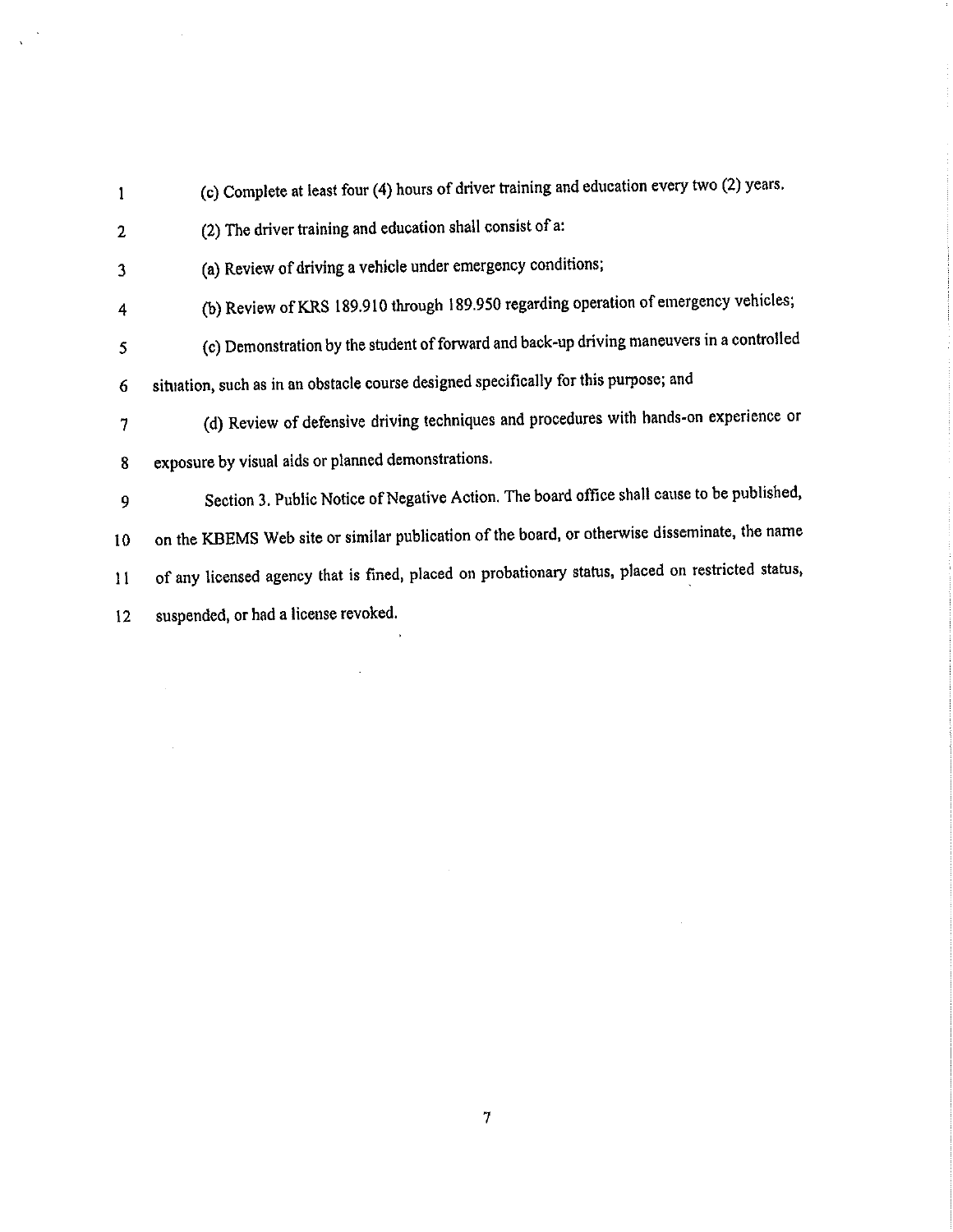APPROVED BY THE BOARD ON: April 21, 2022

Frilip Dies

Philip Dietz, Chair<br>Kentucky Board of Emergency Medical Services

 $4.26.2022$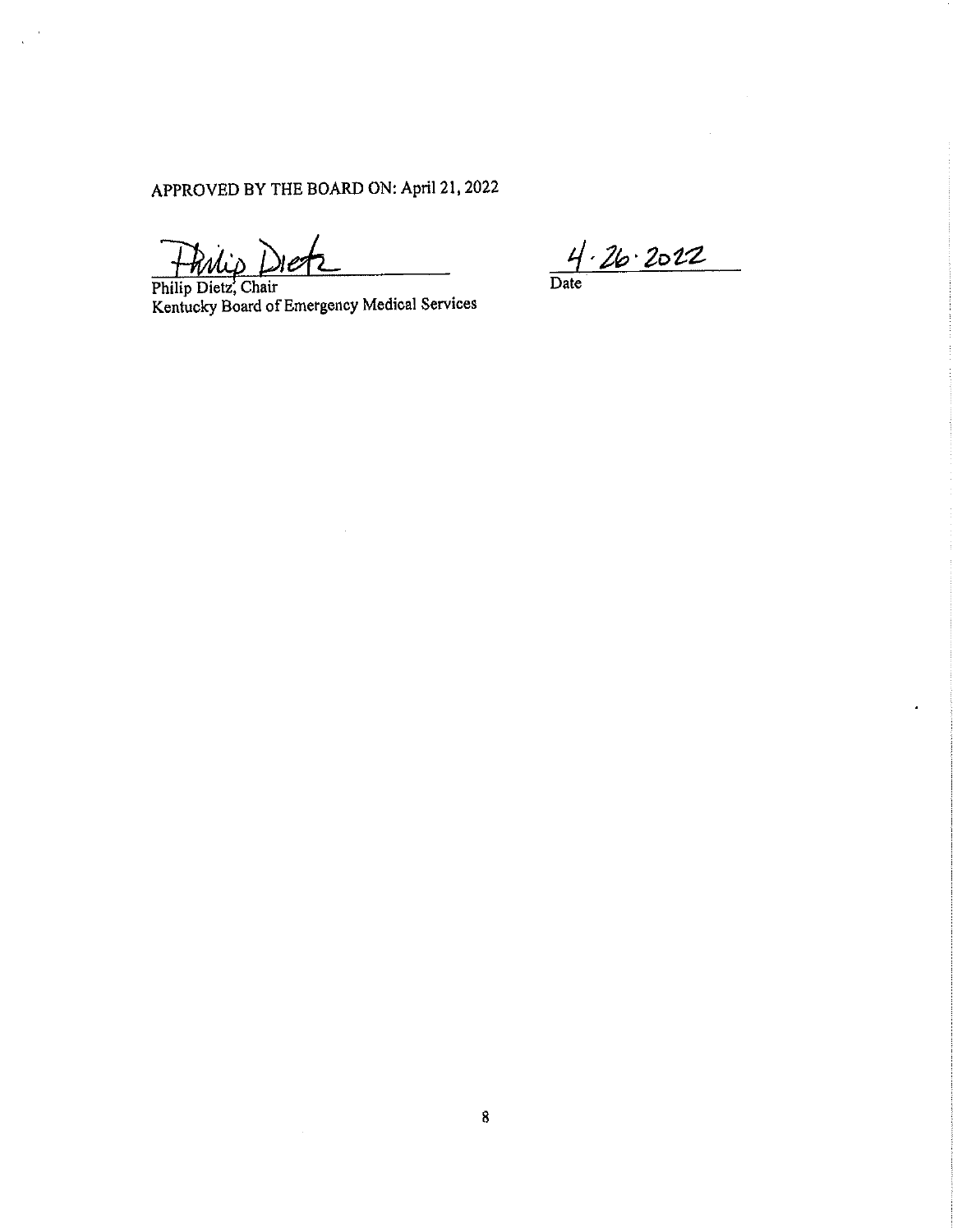PUBLIC HEARING AND PUBLIC COMMENT PERIOD: A public hearing on this administrative regulation shall be held on June 22, 2022 at 1:00 PM ET at the Kentucky Board of Emergency Medical Services, 2464 Fortune Drive, Suite 195, Lexington, Kentucky 40509. Individuals interested in being heard at this hearing shall notify this agency in writing by five (5) workdays prior to the hearing of their intent to attend. If no notification of intent to attend the hearing is received by that date, the hearing may be canceled. This hearing is open to the public. Any person who wishes to be heard will be given an opportunity to comment on the proposed administrative regulation. A transcript of the public hearing will not be made unless a written request for a transcript is made. If you do not wish to be heard at the public hearing, you may submit written comments on the proposed administrative regulation. Written comments shall be accepted through June 30, 2022. Send written notification of intent to be heard at the public hearing or written comments on the proposed administrative regulation to the contact person.

Contact person: John K. Wood, counsel for the Kentucky Board of Emergency Medical Services, 163 East Main Street, Suite 200, Lexington, Kentucky 40507, Phone: (859) 225-4714, Email: administrativeregulations@wgmfirm.com.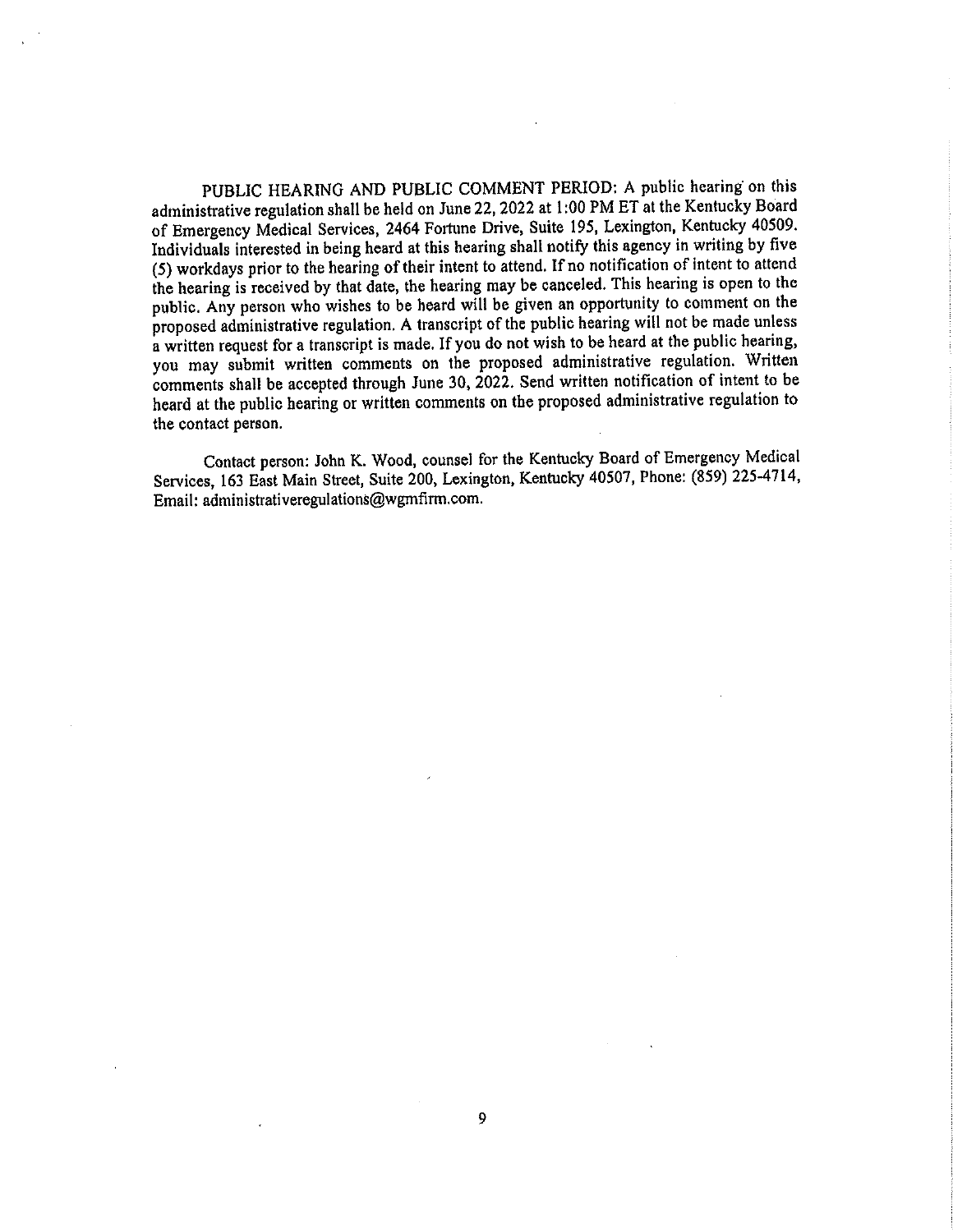# REGULATORY IMPACT ANALYSIS AND TIERING STATEMENT

Administrative Regulation No.: 202 KAR 7:560E

Contact Person: John K. Wood

(1) Provide a brief summary of:

(a) What this administrative regulation does: 202 KAR 7:560 establishes the minimum staffing requirements for ground vehicles.

(b) The necessity of this administrative regulation: KRS 311A.030 requires the Board to promulgate administrative regulations for the licensing, inspection, and regulation of ambulance providers and medical first response agencies.

(c) How this administrative regulation conforms to the content of the authorizing statutes: This administrative regulation conforms to the content of KRS 311A.030 by establishing the minimum staffing requirements for ground vehicles.

(d) How this administrative regulation currently assists or will assist in the effective administration of the statutes: KRS 311A.030 requires the Board to promulgate administrative regulations for the licensing, inspection, and regulation of ambulance providers and medical first response agencies. This administrative regulation establishes the minimum staffing requirements for ground vehicles.

(2) If this is an amendment to an existing administrative regulation, provide a brief summary of

(a) How the amendment will change this existing administrative regulation: This amendment will allow personnel certified in CPR and who have had an emergency vehicle operator's course to drive ambulances until September 1, 2022, after which ambulance drivers must be certified emergency medical responders (EMRs). This amendment also removes the requirement that Class I and Class IV ALS agencies staff at least 25% of their ambulances with paramedics. Instead, Class I ALS agencies must have at least one (1) paramedic on-duty at all times and all Class IV ALS ambulances must be staffed with either an Advanced EMT or a paramedic.

(b) The necessity of the amendment to this administrative regulation: This amendment is necessary to mitigate staffing concerns and ensure that ambulances are adequately staffed and that available ambulances can be utilized.

(c) How the amendment conforms to the content of the authorizing statutes: KRS 311A.030 requires the Board to promulgate administrative regulations for the licensing, inspection, and regulation of ambulance providers and medical first response agencies. This administrative regulation establishes the minimum staffing requirements for ground vehicles.

(d) How the amendment will assist in the effective administration of the statutes: This administrative regulation establishes the minimum staffing requirements for ground vehicles.

(3) List the type and number of individuals, businesses, organizations, or state and local governments affected by this administrative regulation: All Kentucky Licensed Ground Ambulance Services and Kentucky Medical First Response agencies.

(4) Provide an analysis of how the entities identified in question (3) will be impacted by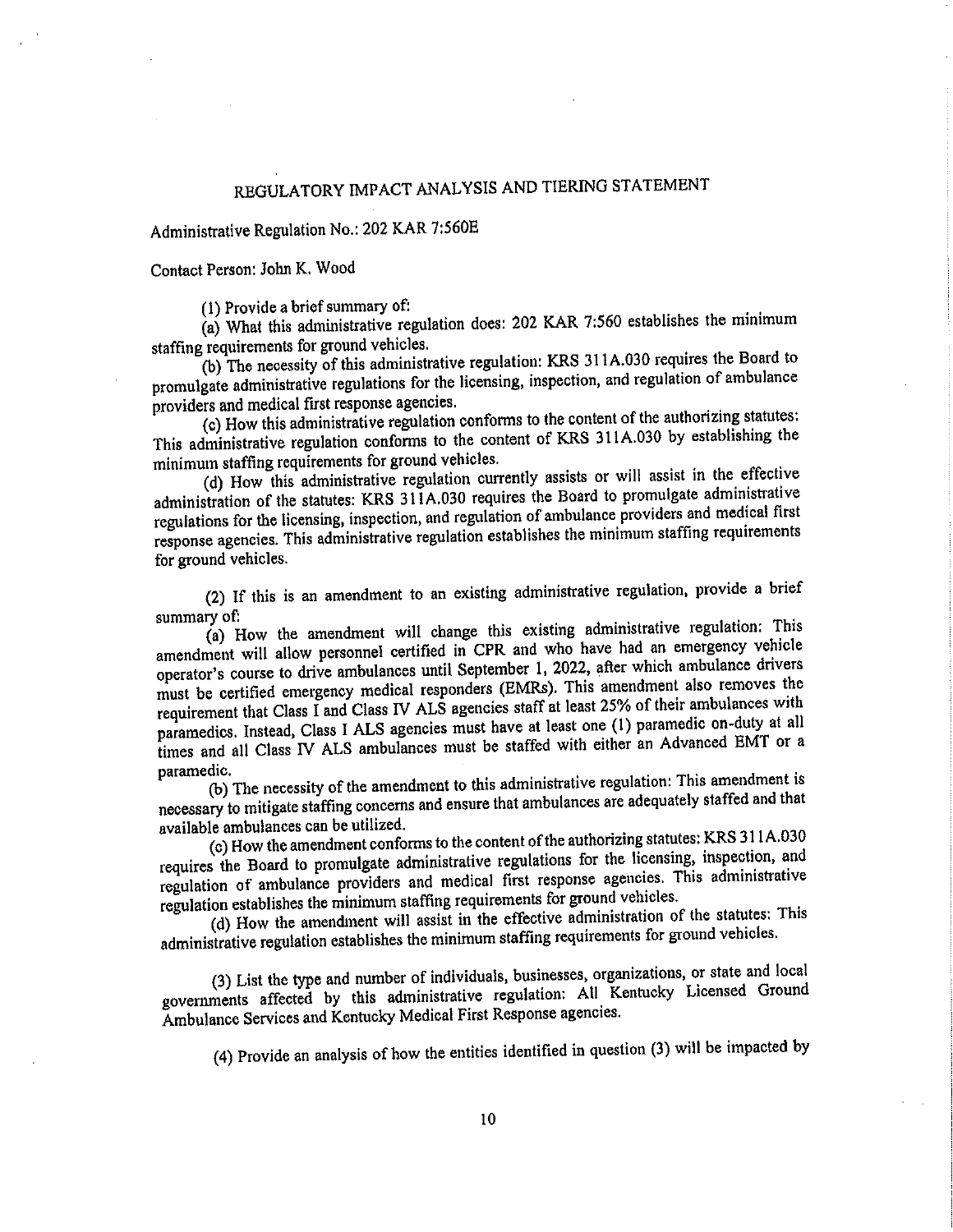either the implementation of this administrative regulation, if new, or by the change, if it is an amendment, including:

(a) List the actions that each of the regulated entities identified in question (3) will have to take to comply with this administrative regulation or amendment: All Kentucky Licensed Ground Ambulance Services and Kentucky Medical First Response agencies will be permitted to assign personnel certified in CPR and who have had an emergency vehicle operator's course to drive ambulances until September 1, 2022, after which ambulance drivers must be certified emergency medical responders (EMRs). Class I ALS agencies will be required to have at least one (1) paramedic on-duty at all times. All Class IV ALS ambulances will need to be staffed with either an Advanced EMT or a paramedic. However, neither Class I nor Class IV ALS agencies will be required to have paramedics staffing at least 25% of their ambulances.

(b) In complying with this administrative regulation or amendment, how much will it cost each of the entities identified in question (3): There will be no cost to any entity identified in question (3), other than administrative costs that may be incurred in recruiting and maintaining qualified attendants.

(c) As a result of compliance, what benefits will accrue to the entities identified in question (3): The entities affected will benefit by being permitted to assign personnel certified in CPR and who have had an emergency vehicle operator's course to drive ambulances until September 1, 2022. After September 1, 2022, the entities affected will benefit by being permitted to assign EMRs to drive ambulances. Class I and Class IV ALS agencies will benefit from not being required to have paramedics staffing at least 25% of their ambulances.

(5) Provide an estimate of how much it will cost the administrative body to implement this administrative regulation: The Board shall pay for all administrative costs of reviewing compliance with applicable requirements.

(a) Initially: There will be no cost to any entity identified in question (3), other than administrative costs that may be incurred in recruiting and maintaining qualified attendants.

(b) On a continuing basis: There will be no cost to any entity identified in question (3), other than administrative costs that may be incurred in recruiting and maintaining qualified attendants.

(6) What is the source of funding to be used for the implementation and enforcement of this administrative regulation: The Kentucky Board of Emergency Medical Services is a state agency that receives its annual budget from the state government.

(7) Provide an assessment of whether an increase in fees or funding will be necessary to implement this administrative regulation, if new, or by the change if it is an amendment. No increase in fees or funding will be necessary.

(8) State whether or not this ad9ministrative regulation established any fees or directly or indirectly increased any fees: This regulation did not establish any fees.

(9) TIERING: Is tiering applied? Tiering is not applied to this administrative regulation because the amendment establishes minimum staffing certification requirements for ground vehicles, which apply to all affected entities to ensure that all affected personnel meet the minimum qualifications.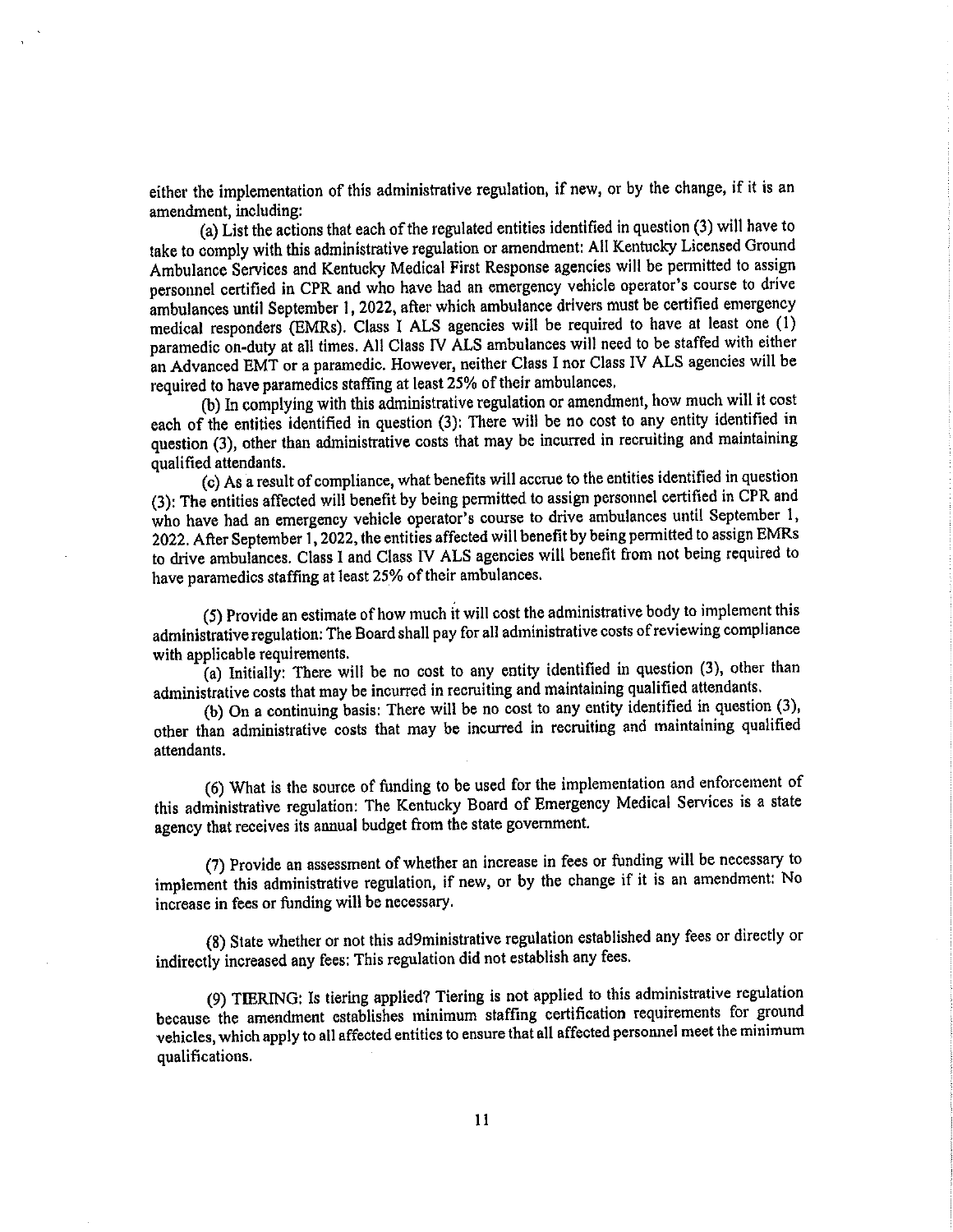## **FISCAL NOTE**

202 KAR 7:560E Contact Person: John K. Wood, (859) 225-4714, administrativeregulations@wgmfirm.com

(1) What units, parts or divisions of state or local government (including cities, counties, fire departments, or school districts) will be impacted by this administrative regulation?

The administrative regulation will impact all Kentucky Licensed Ground Ambulance Services and Kentucky Medical First Response agencies.

(2) Identify each state or federal statute or federal regulation that requires or authorizes the action taken by the administrative regulation.

KRS 311A,030. No federal statutes necessitate this administrative regulation.

(3) Estimate the effect of this administrative regulation on the expenditures and revenues of a state or local government agency (including cities, counties, fire departments, or school districts) for the first full year the administrative regulation is to be in effect.

(a) How much revenue will this administrative regulation generate for the state or local government (including cities, counties, fire departments, or school districts) for the first year? This administrative regulation will generate no revenue for the first year.

(b) How much revenue will this administrative regulation generate for the state or local government (including cities, counties, fire departments, or school districts) for subsequent years? This administrative regulation will generate no revenue for subsequent years.

(c) How much will it cost to administer this program for the first year? This administrative regulation will not impose any costs on state or local government.

(d) How much will it cost to administer this program for subsequent years? This administrative regulation will not impose any costs on state or local government.

Note: If specific dollar estimates cannot be determined, provide a brief narrative to explain the fiscal impact of the administrative regulation.

Revenues  $(+/-)$ : This administrative regulation will not generate revenue. Expenditures  $(+/-)$ : This administrative regulation will not impose any costs. Other Explanation:

(4) Estimate the effect of this administrative regulation on the expenditures and cost sayings of regulated entities for the first full year the administrative regulation is to be in effect.

(a) How much cost savings will this administrative regulation generate for the regulated entities for the first year?

This administrative regulation will not generate any cost savings.

(b) How much cost savings will this administrative regulation generate for the regulated